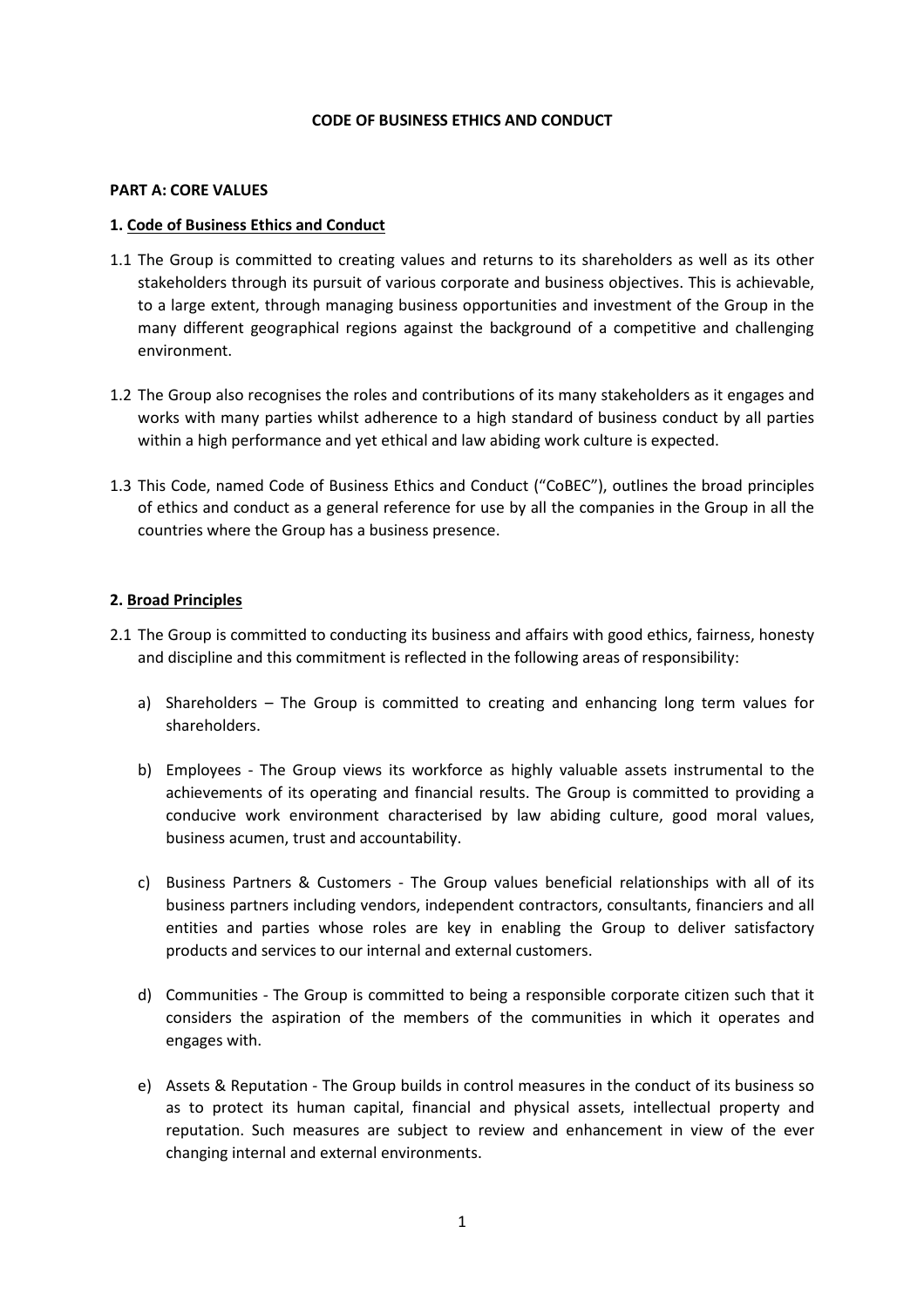- 2.2 All Directors and Employees are expected to discharge their duties pursuant to their obligations with the Group without compromising the interest of the Group including its reputation, either directly or indirectly.
- 2.3 All employees are expected to reflect these values in their performance of duties:
	- a) team spirit;
	- b) commitment;
	- c) integrity & honesty;
	- d) customer oriented; and
	- e) respect & empathy for individuals.

# 3. Scope of Application

- 3.1 This Code applies to all Directors and Employees of the Group and the compliance with which is expected at all times.
- 3.2 The Group respects the right of privacy of the Directors and Employees in their personal activities that have no bearing on their conduct arising out of their fiduciary, statutory, professional or employment relationship with any part of the Group. However, each Director and Employee must keep his/her activities, and those of family members, in check to ensure that no activity, whether direct or indirect, may contravene or compromise any of the provisions set out in this Code.
- 3.3 The Group expects all of its Business Partners including the parties who perform work or services for or on behalf of the Group to comply with this Code to the extent where it is relevant to them in fulfilling their provision of products or services.
- 3.4 The Code does not describe all applicable laws or policies of the Group. It is also not exhaustive in highlighting and addressing all issues that any Director or Employee may encounter in the course of his/her business or operations activities. In this regard, self-regulation is necessary in situations requiring this Code to be applied using common sense, reasonable business and professional judgment and also in reference to all applicable laws and regulations of the countries of operations.
- 3.5 The provisions therein are subject to continuous review in keeping with applicable laws as well as the Group policies and procedures. The Code may be modified or supplemented to accommodate local jurisdiction through country or business division specific guidelines, where appropriate and necessary, subject to the endorsement of Group Chairman Office ("GCO").
- 3.6 In the event any provision of this Code conflicts with a law, ensuring compliance with that applicable law becomes a priority. This is accomplished without undermining the necessity to consult with respective Head of Company, Human Resource Department or Legal Department or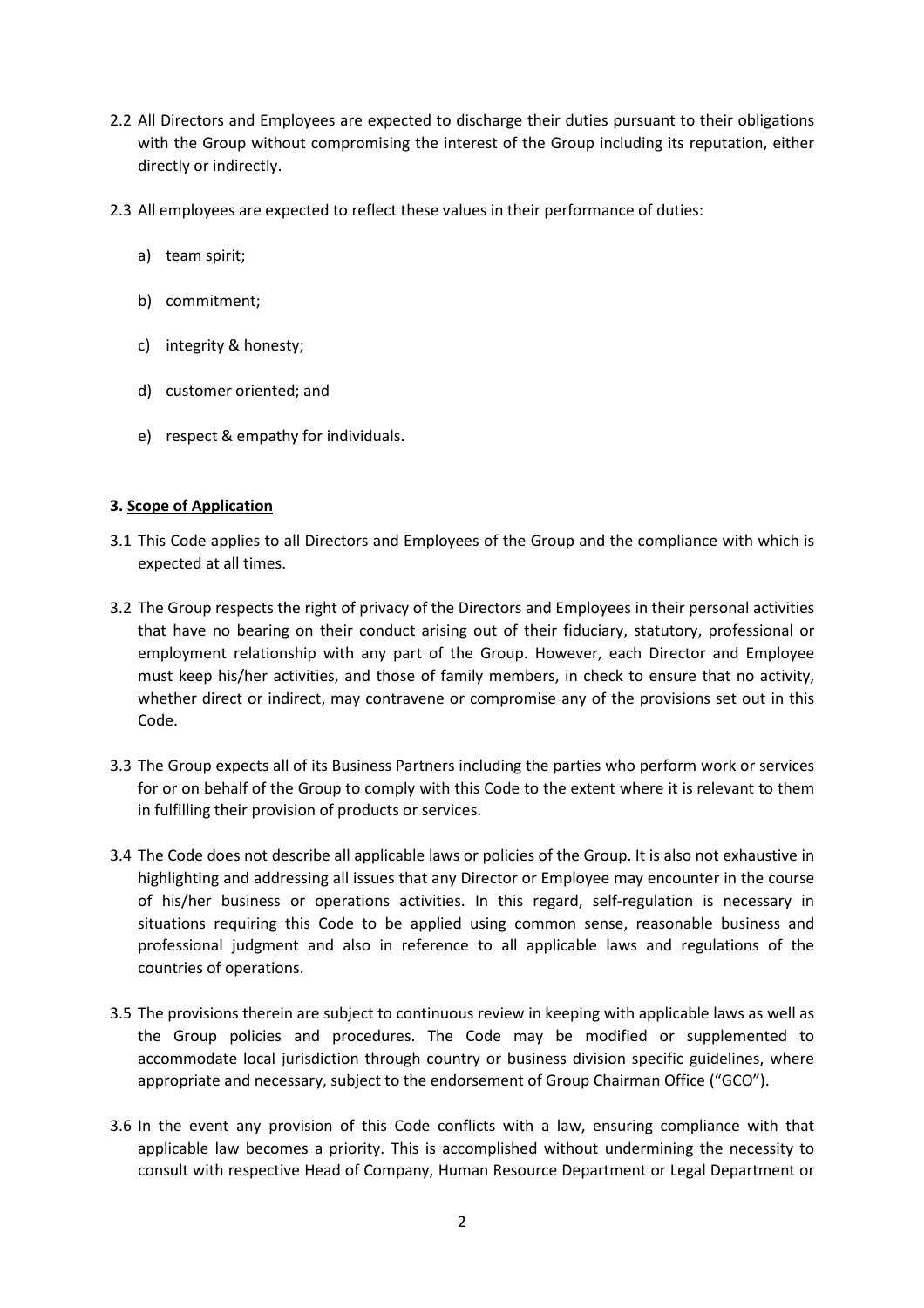GCO so that a proper understanding of the associated issues can be established and appropriate measures can be worked out and agreed to.

# 4. Definitions

4.1 For the purpose of this Code, the following definitions are adopted:

- a) "The Group" is any of the public listed company or public company groups within Lion Group and/or its subsidiaries.
- b) "Employee" is any person who is employed by the Group, either part time or full time, not limited to executives, non-executives, secondees and any other individuals on direct hire.
- c) "Director" is a director (executive and non-executive) of the companies within the Group, except as otherwise stated in this Code.
- d) "Family member" includes spouse(s), children (including stepchildren and adopted children), parents, step-parents, siblings, stepsiblings, grandparents, grandchildren, in-laws, uncles, aunts, nieces, nephews, and first cousins, as well as any other persons who are members of the household.
- e) "Business partner" is any third party whether an individual, enterprise or any form of incorporated legal entity by whatever name who does not have an employment relationship with the Group but some degree of involvement in the Group's business dealings. Business partners provide services to or on behalf of the Group and includes supplier of production raw materials, appointed distributors, contractors, logistics service providers, Information technology or information system vendors, event management companies, external company secretaries, lawyers and consultants.
- f) "Group Chairman Office" refers to the office of Chairman of Lion Group.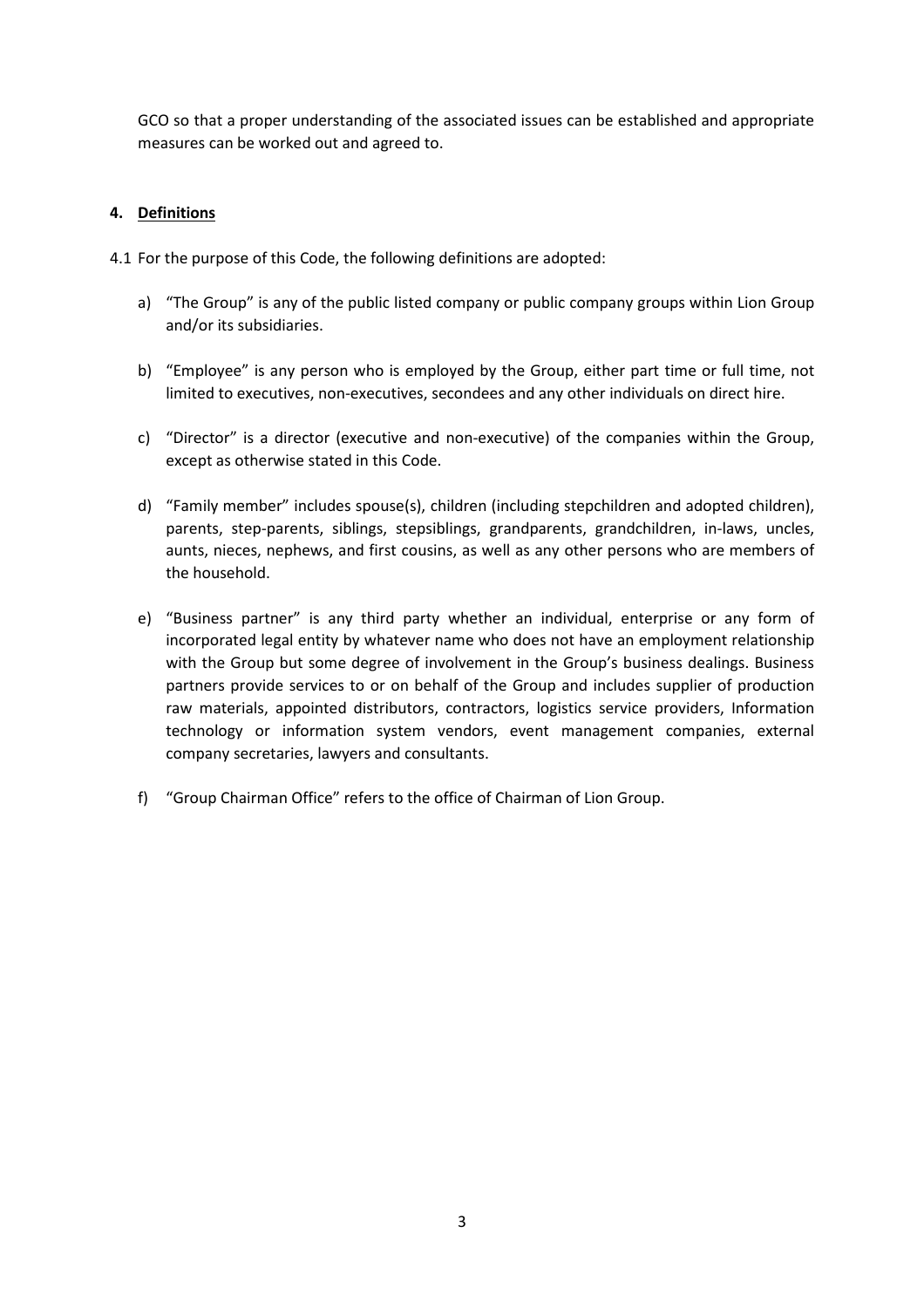# PART B: CONFLICT OF INTEREST

# 1. Avoidance of Conflict of Interest

- 1.1 Whenever personal dealings of a Director or an Employee clashes with his discharge of duties and responsibilities in carrying out the business or operations of the Group, he has a duty to avoid such conflict.
- 1.2 A conflict of interest may occur, in relation with an ongoing or potential dealing, when:
	- a) a Director or an Employee takes advantage of his role in the Group for his own benefit or for the benefit of his family members, relatives or acquaintances at the expense of the Group's best interest; or
	- b) a perception emerges due to the appearance that the best interest of the Group may have been compromised or interfered with by personal interest.
- 1.3 Situations in which conflict of interest may arise include :
	- a) Authority In exercising one's authority, the Director or Employee concerned gives preference to his personal interest or interest of his family members, relatives or acquaintances instead of the interest of the Group.
	- b) Influence A Director or an Employee is in the position to influence the decision making by the Group concerning business dealings to which a business or entity owned, partially or wholly, by the Director or the Employee, his family members, relatives or acquaintances is a party.
	- c) Competition A Director or an Employee competes with or against the Group.
- 1.4 All Directors and Employees who encounter a situation of conflict of interest should disclose the nature and scope of the conflict for clearance with the respective Head of the Company, Human Resource, Group Chairman Office or Company Secretary. In addition to this, all Employees may be requested to make periodical declaration on conflict of interest as advised by Human Resource Department.
- 1.5 All Directors and Employees should avoid from involving in any act that creates undue advantage to a third party in their dealings with the Group by providing business sensitive information of the Group to such party without appropriate authorisation.

# 2. Involvement in Business with a Direct or Indirect Interest

2.1 Where a Director or an Employee of the Group is involved in a business, which derives any income or receives any payment (or stands to benefit from any income or payment) as a result of a business arrangement with the Group, chances are conflict of interest may arise. Involvement in such business may be direct or indirect via family members, nominees or trustees in whatever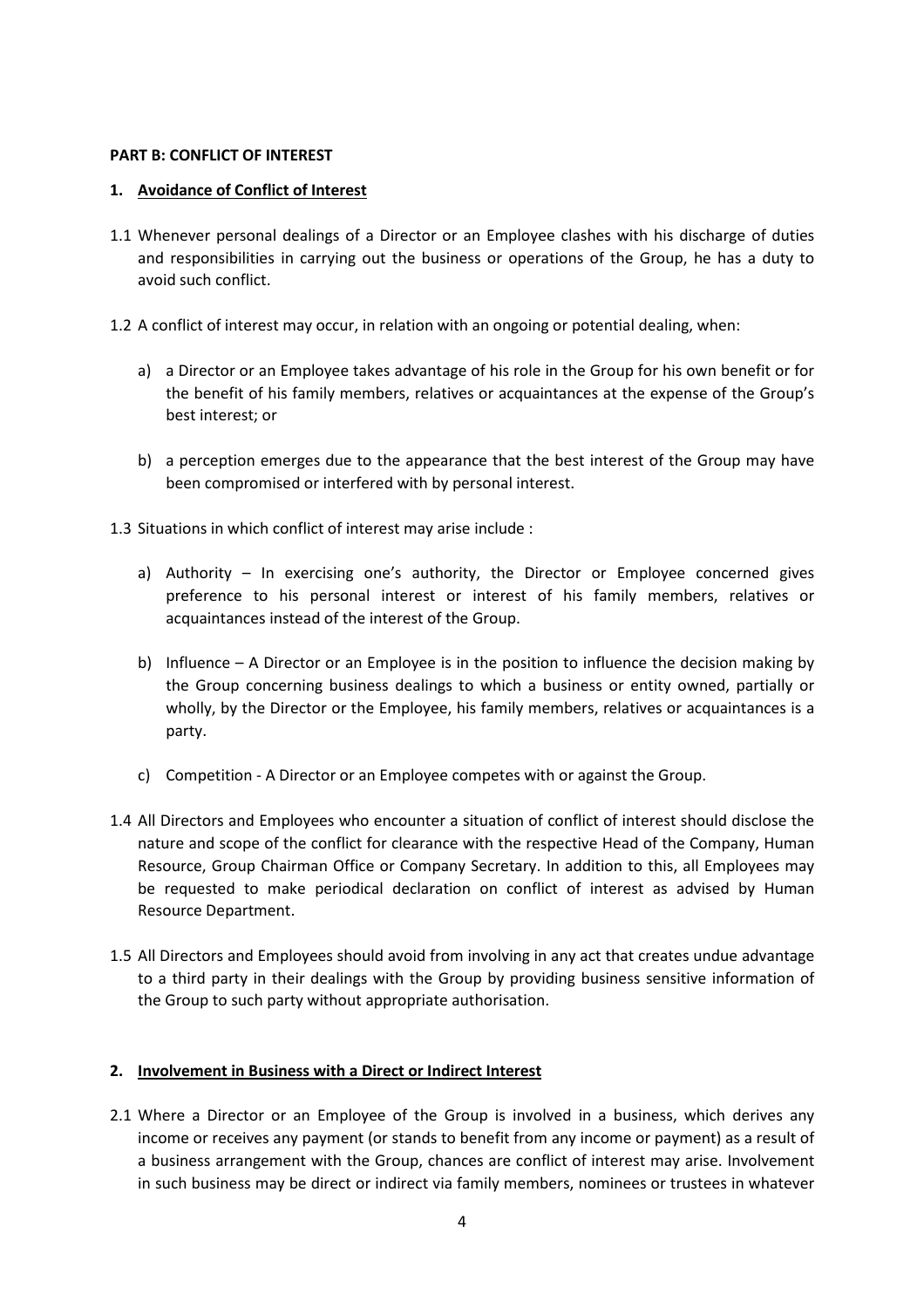kind of business set up by whatever name called (examples include firm, corporation or enterprise) over which the Employee or Director concerned has influence or control.

- 2.2 Whenever the above situation arises, and as soon as the Employee or the Director involved becomes aware of it, he has the duty to inform the Human Resource function and respective Head of Company in the Group or the Company Secretary, in writing of the situation.
- 2.3 Proper consultation should take place between the abovementioned business and the Group so as to establish the most appropriate manner of addressing the conflict of interest.
- 2.4 Any real or potential conflict of interest that has been properly disclosed and formally permitted by the Group is deemed to not have constituted a violation of this Code.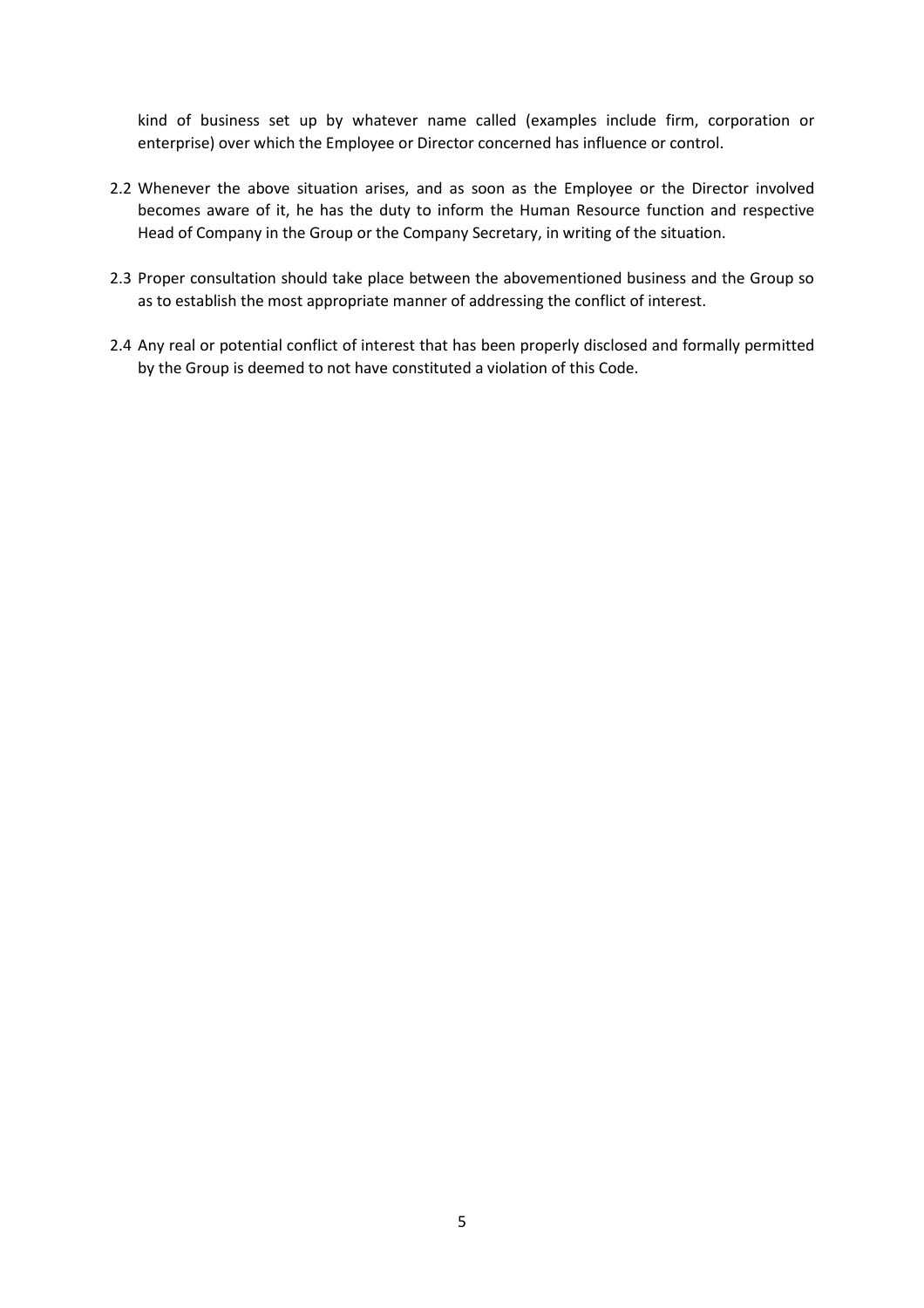# PART C: CORRUPTION AND PROHIBITED PRACTICES

# 1. Bribery and Corruption

- 1.1 The Directors and Employees of the Group, through their own conduct or that of their family members, acquaintances or agents/intermediaries who act on their behalf, either directly or indirectly, may implicate the Group in dubious practices through involvement in corruption acts when performing their duties or exercising authority. In such event, the integrity of the decision making process or decisions of any Director or Employee of the Group who is implicated by such act, may be rendered questionable. Occurrence of such acts may also have adverse impact on the efficiencies, further performance, morale and reputation of the Group therefore exposing it to civil actions and criminal punishments.
- 1.2 In general, bribery and corruption acts involve the practice of promising, offering, authorising, soliciting or accepting gratification, not confined to monetary form, as an inducement to gain or provide or as a reward for having gained or provided an undue advantage in which cases such acts could influence the intended recipient's judgement, views or conduct.
- 1.3 Types of gratification are not limited to financial benefits, property or interest in property, release of obligations or liabilities, forbearance to demand money, commission or bonus and include gifts and courtesies.
- 1.4 All Directors and Employees of the Group are prohibited from promising, offering or authorising gratification to anyone to gain undue advantage in relation to any conduct of business for or with the Group.
- 1.5 All Directors and Employees of the Group have the duty to communicate clearly with the parties they engage with for the purpose of the Group's businesses, the Group's policies on prohibited practices of bribery and corruption and make reasonable efforts to confirm their understanding and acceptance of the policies.
- 1.6 All Directors and Employees of the Group must disassociate themselves from any act or situation which may create an appearance as being a party to any actual or attempted corrupt practice including soliciting or receiving gratification.
- 1.7 Any Director and Employee of the Group who, directly or indirectly, obtains or has been offered any commission, payment, service, consideration of value or other benefits by virtue of his role or authority in the Group or in the performance of his duties, has the duty to account for and disclose such receipts/benefits to the respective Head of the Company or GCO for clearance.
- 1.8 All Directors and Employees must exercise care by reasonably assessing and addressing the risks present in major projects or business undertakings which commensurate with the nature, scale, complexity of activities as well as associated persons. In handling such risks, some level of consideration should be given to the respective Company's decision making including delegation of authority, separation of function, due diligence of associated persons, personal relationships, conflicts of interest and level of financial controls.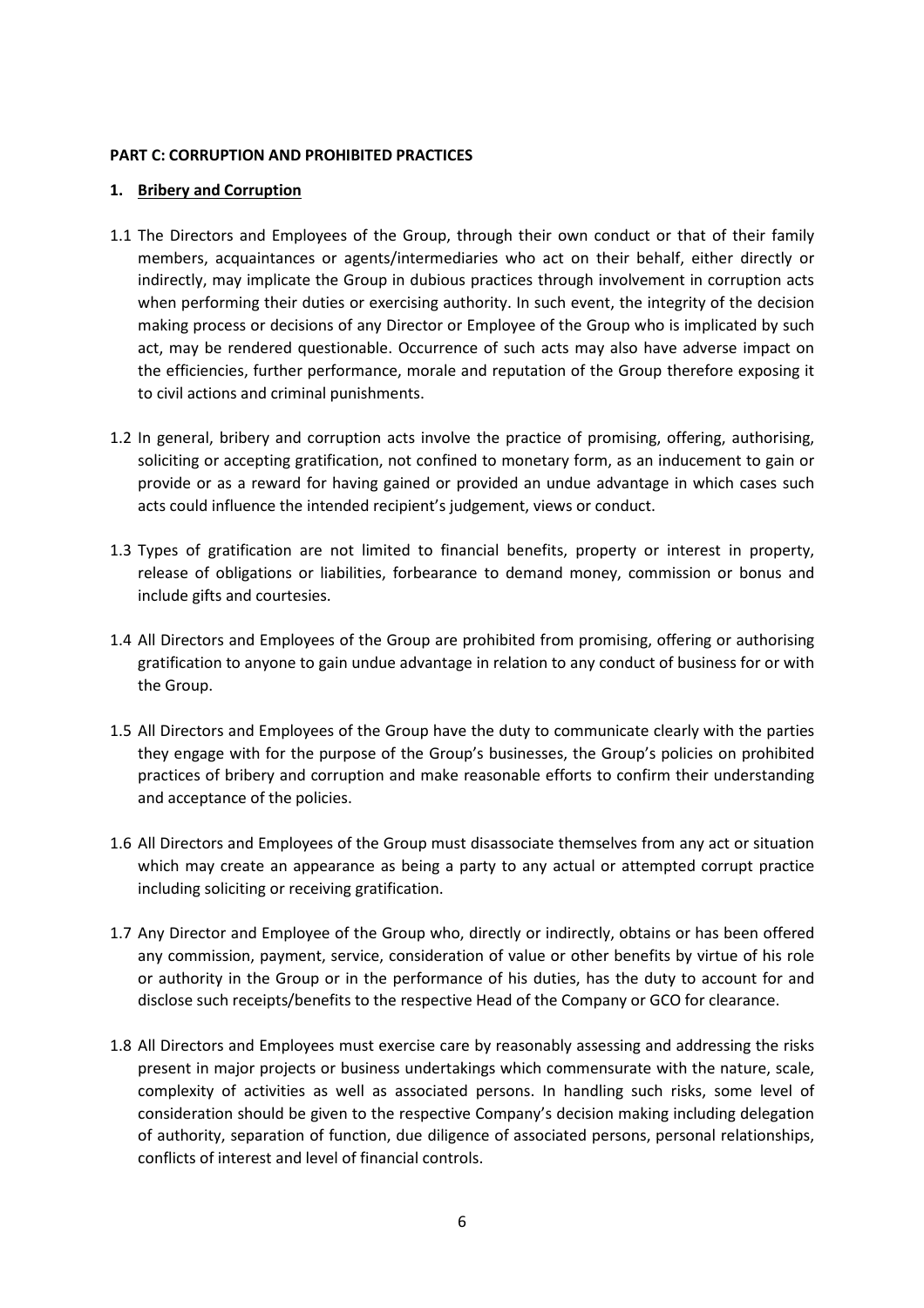1.9 The Group also recognises that different jurisdictions in different parts of the world may vary in addressing important aspects of bribery and corruptions such as what constitutes prohibited acts or permissible acts, the persons who can be implicated, defence available, the types of penalties or punishments and whistleblower and witness protection. Therefore, sensitivity and peculiarity of such laws and regulations in different jurisdictions must be observed and complied with by the Group in all business conducts in addition to any applicable international convention.

# 2. Gifts, Benefits and Courtesies

- 2.1 The Group recognises that an appropriate level of gifts, benefits or courtesies exchange forms part of business etiquette in many countries and is a legitimate way of building or fostering business relationship. However, the acceptability of this norm may vary from one country to another, hence, proper care and judgement are required before offering or agreeing to accept gifts, benefits or courtesies, so as to safeguard the Group from any allegation of impropriety or undue influence.
- 2.2 Broad definitions of Gifts, Benefits and Courtesies are as follows:
	- a) Gifts are tangible and valued items which are often offered or given for free. The range of these items may be so wide that it includes cash, vouchers, prepaid gift cards, other cash equivalents (stocks, bonds, options), artworks, jewelry, flowers, consumables, apparel, electrical products and electronic gadgets.
	- b) Benefits include preferential treatment, privileges access, favours or other advantages not limited to invitations to sporting, cultural or social events, access to huge discounts or exclusive club membership for which the recipient would otherwise not be eligible, and promises of a new job and loans either in cash, irrespective of any interest charged, or in kind.
	- c) Business courtesies essentially involve provision of hospitality or entertainment which may range from light refreshments at a meeting venue to sponsored travel and accommodation.
- 2.3 Some categorisations of gifts are available for reference in CoBEC Guide.

# 3. Accepting Gifts, Benefits and Courtesies

- 3.1 All Directors and Employees of the Group are prohibited from, either directly or indirectly, accepting gifts, benefits or courtesies provided or offered by a third party under the circumstances where such receipts are:
	- a) excessive the value of the gifts, benefits or courtesies is considered lavish by the standard of local business norms;
	- b) inappropriate the nature, frequency or timing of offering is not in line with the business and local norms or honesty and sincerity in the motive cannot be established;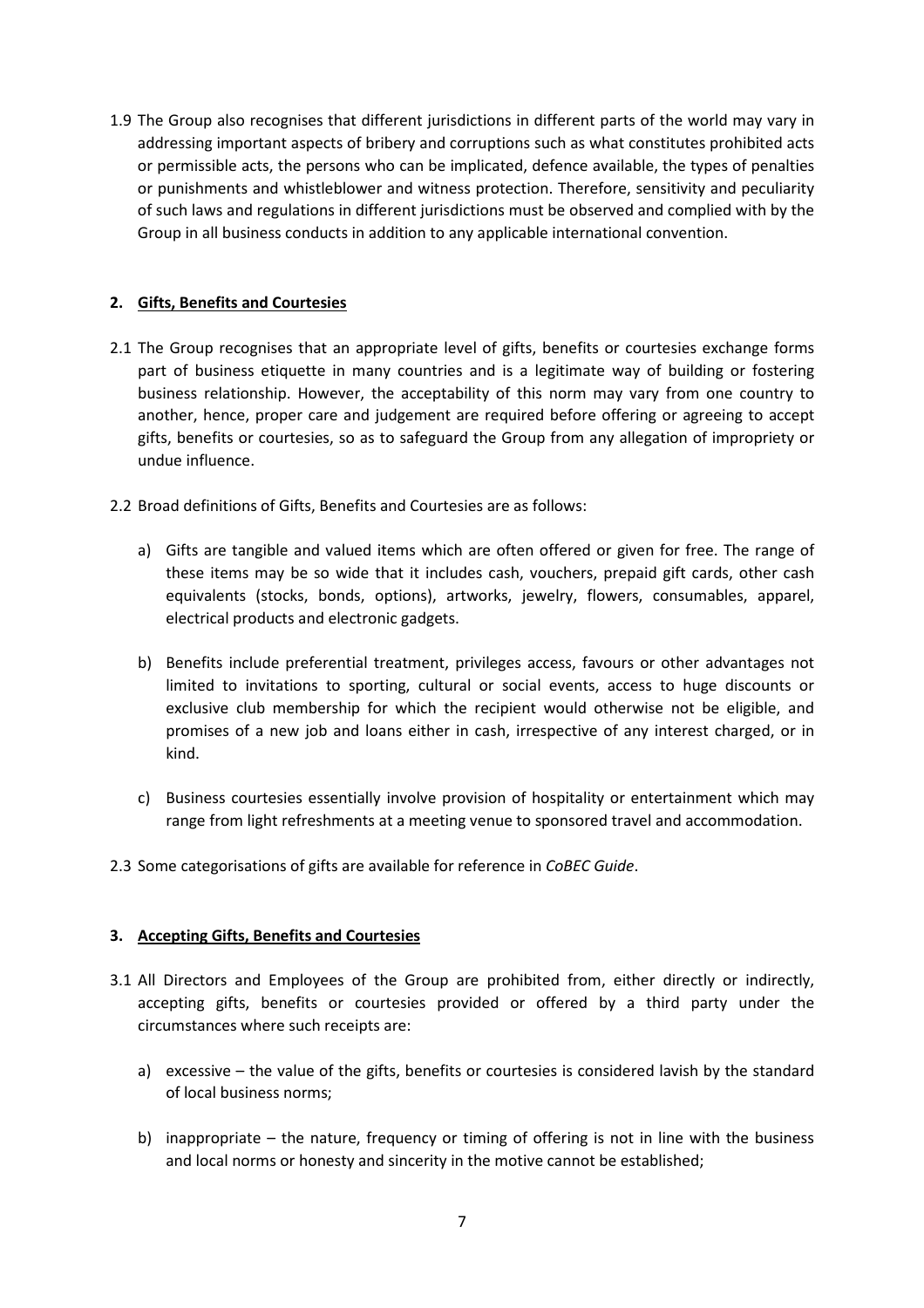- c) illegal the nature of the gifts, benefits or courtesies or the act of accepting, itself, is against any applicable law;
- d) prejudicial to the recipient's role in the Group or the exercise of his authority applicable especially where decisions are expected of the Director or Employee involved in relation to the Group's affairs or business in which the offeror or provider or any party who is closely associated with him is a potential beneficiary; or
- e) detrimental to the Group the Group's interest with regard to any on-going or potential business dealing is compromised.
- 3.2 Extra care and good judgement must be exercised at all times by the intended recipient as to the motive behind the offering.
- 3.3 Any offer of cash must be declined in all circumstances except for charitable purposes as approved by the Group Chairman Office.
- 3.4 All Directors and Employees are prohibited from soliciting or accepting kickbacks in relation to the performance of their duties. A "kickback" is the unethical or illegal return of part of payment already made or to be made in legitimate business transactions. Kickbacks may take form of cash, cash equivalent or other benefits in kind.
- 3.5 Any potential occurrence of conflict of interest with respect to the gift, benefit or courtesy must properly be assessed and disclosed to the right authority for clearance as per Part C Para 1.7.
- 3.6 Any offer or receipt of gift, benefit and courtesy with a token value of RM80 or above (if such gift, benefit and courtesy is offered or provided in Malaysia) is subject to internal disclosure via proper declaration. Where the offer or provision takes place outside Malaysia, the token value as established by the respective Head of regional business, closest possible to the Malaysian threshold equivalent or any other amount which is deemed appropriate and not excessive, shall apply.
- 3.7 Please refer to the CoBEC Guide on how to do the above declaration and categories of gifts or circumstances under which declaration may be exempted.

# 4. Providing Gifts, Benefits and Courtesies

- 4.1 In general, the Heads of Department/Company or any other officer who has been allowed discretion over entertainment expenses as per respective job grade, subject to provisions under Section 21 : Business Travel Entitlements; Para 9.8 as well as the applicable Authority Limit Charts, may provide or authorise the provision of gifts, benefits or courtesies to Directors or Employees of the Group or third parties.
- 4.2 If the provision of courtesies involve element of entertainment or hospitality, Employees must comply with all business specific policies relating to customer entertainment.
- 4.3 Provision of Gifts, Benefits and Courtesies to any other persons, however, is still subject to the following provisions of this Code: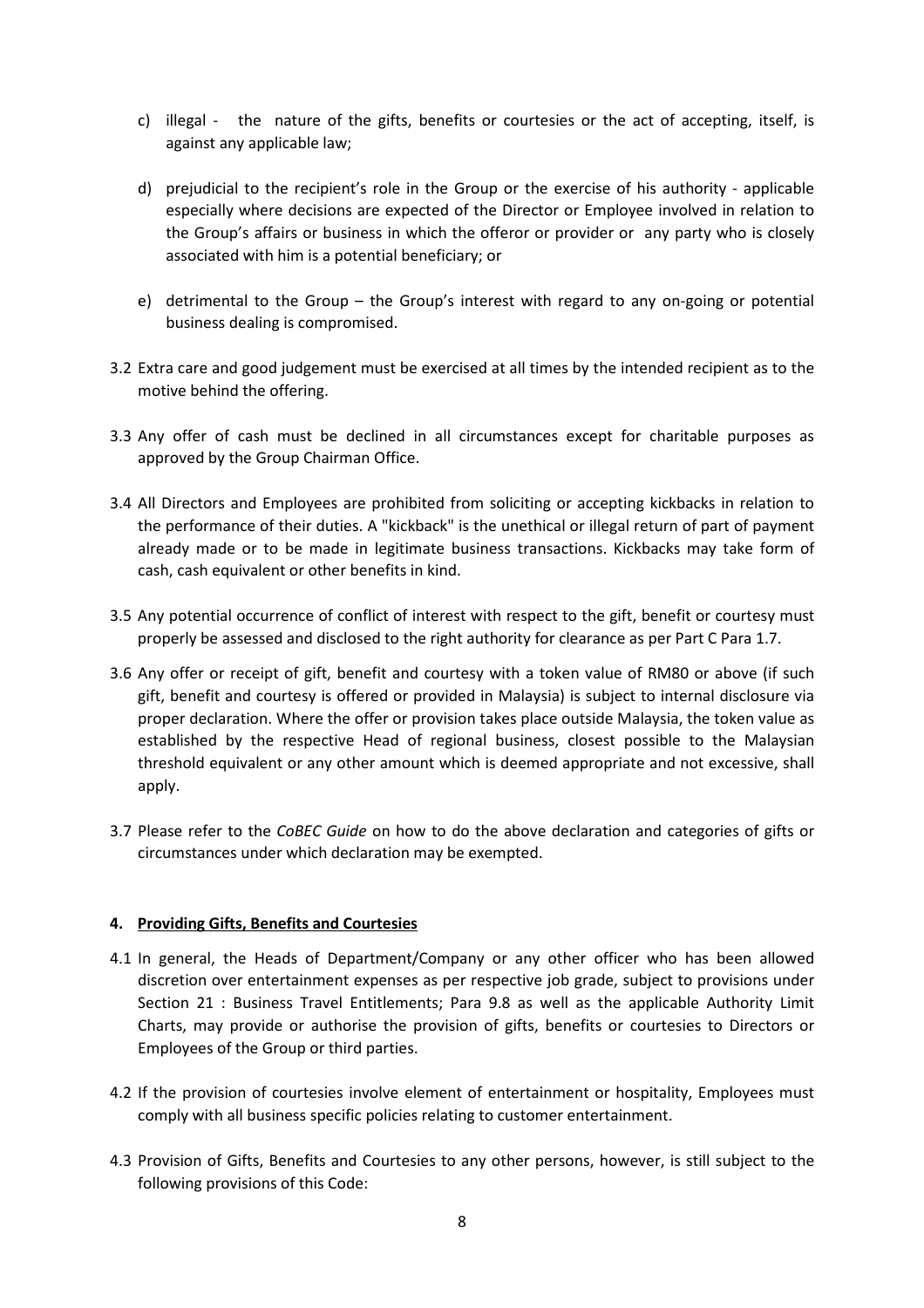- a) Part B: 1. Avoidance of Conflict; Para 1.1, 1.2 and 1,3; and
- b) Part C: 1. Bribery & Corruption; Para 1.2.

# 5. Soliciting for Gifts or Sponsorships

- 5.1 Being a responsible corporate citizen, the Group may from time to time, organise activities or programs for which the objectives may include honouring the contribution or expressing appreciation for performance of its Directors, Employees and business partners or furtherance of charitable causes. In implementing this, the Group may wish to attract wider participation of its stakeholders and in that course, it may invite voluntary contributions in order to address the lack of resources or to increase the chances of meeting such programs' objectives.
- 5.2 All requests for contributions or sponsorships from business associates or any other person by the organising party in the Group, whether in cash or in kind, must obtain prior approval from the GCO. The contribution or sponsorship solicited must be for programs for which the event dates have been firmed up and the targeted ultimate beneficiaries have been identified. The handling or passing on of such gifts or sponsorship from the contributors to the ultimate beneficiaries must be done in a transparent manner with evidence of receipt by the ultimate beneficiaries, examples written acknowledgement or photographs, is obtained and recorded.
- 5.3 The contributions or sponsorships received must also be recorded in the Declaration of Gifts, Benefits and Courtesies Form by the organising party when it is finally received.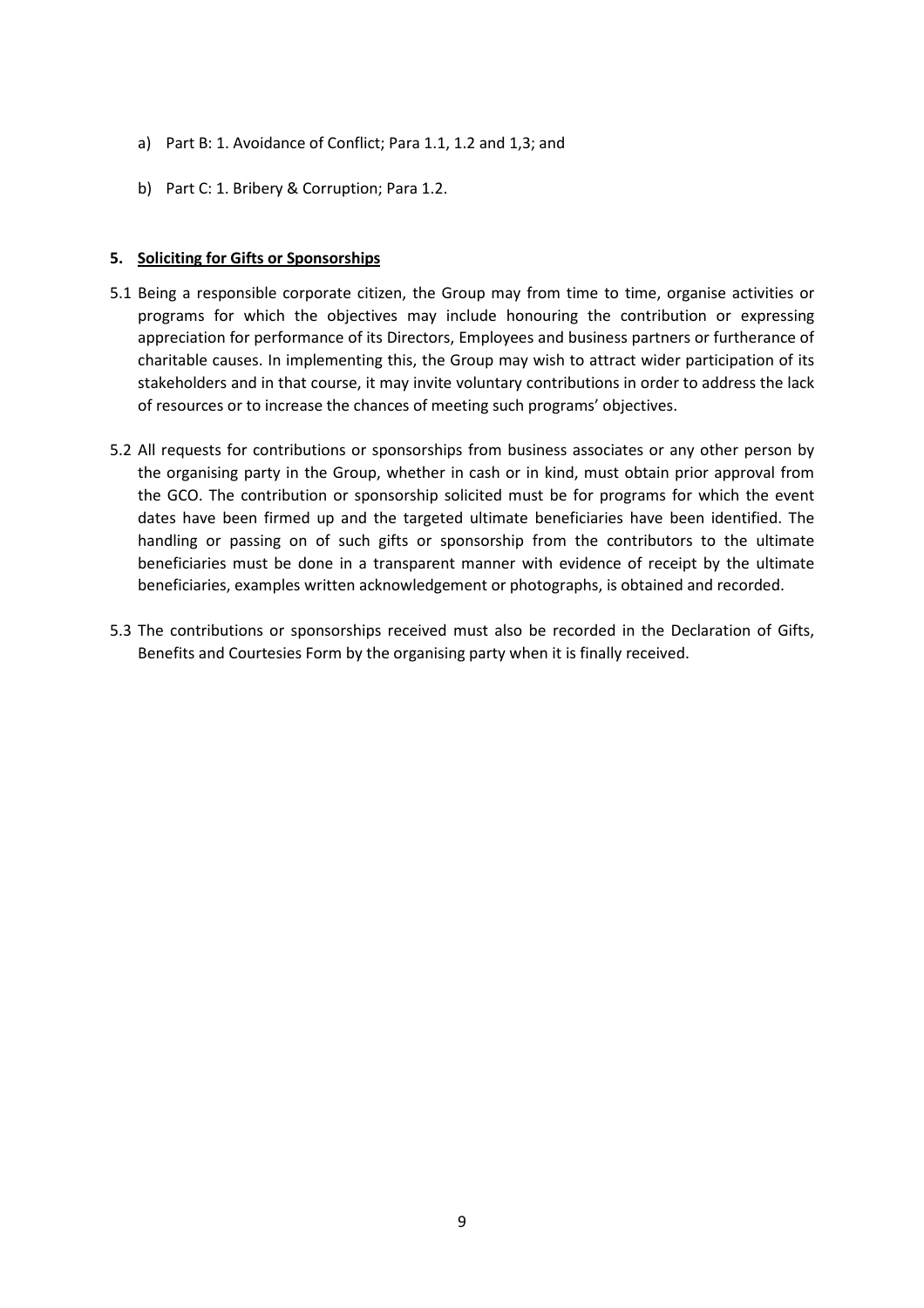# PART D: ASSETS / INTELLECTUAL PROPERTY

# 1. Safekeeping of Assets

- 1.1 Provisions of assets by the Group, to which the employees have access or placed in their possession or under their control, are done on the basis of trust for these assets to be used for the purpose of furthering the interest of the Group in its business and operations activities. Such assets may include but not limited to the following:
	- a) tangible properties, vehicles, machinery & tools, furniture & fittings, cash, merchandise, production inventory, IT hardware and telecommunications equipment; or
	- b) intangible trademarks, trade names, technology, company image, business plans and information.
- 1.2 All Directors and Employees have the duty to ensure the safekeeping of all properties, facilities, resources and records/information belonging to the Group provided to them to enable them to perform their duties. This includes taking any necessary and reasonable measure to prevent theft, loss, misuse of or damage to the Group's assets.
- 1.3 These assets may also not be disposed of, lent or assigned to a third party or used by a third party without prior approval of the Group and/or relevant authority and due process.
- 1.4 A Director or an Employee may be held liable for the loss of or damage to the Group's assets caused by his misconduct or negligence which occurs without the Group's approval. To this effect, the Group may seek to recover any financial loss it suffers as a result, report the case to the relevant authority or take any other action on the Employee or Director as it sees appropriate and permitted by the laws.

# 2. Proper Use of Assets

- 2.1 All Directors and Employees have the duty to ensure that the assets provided by the Group for the performance of their duties are used only for the purposes and in a manner sanctioned by the Group policies and procedures and not contravening any applicable law.
- 2.2 Use of the Group's assets for personal purposes must be reasonable and kept to a minimal level without interfering with the performance of the Employee's duties.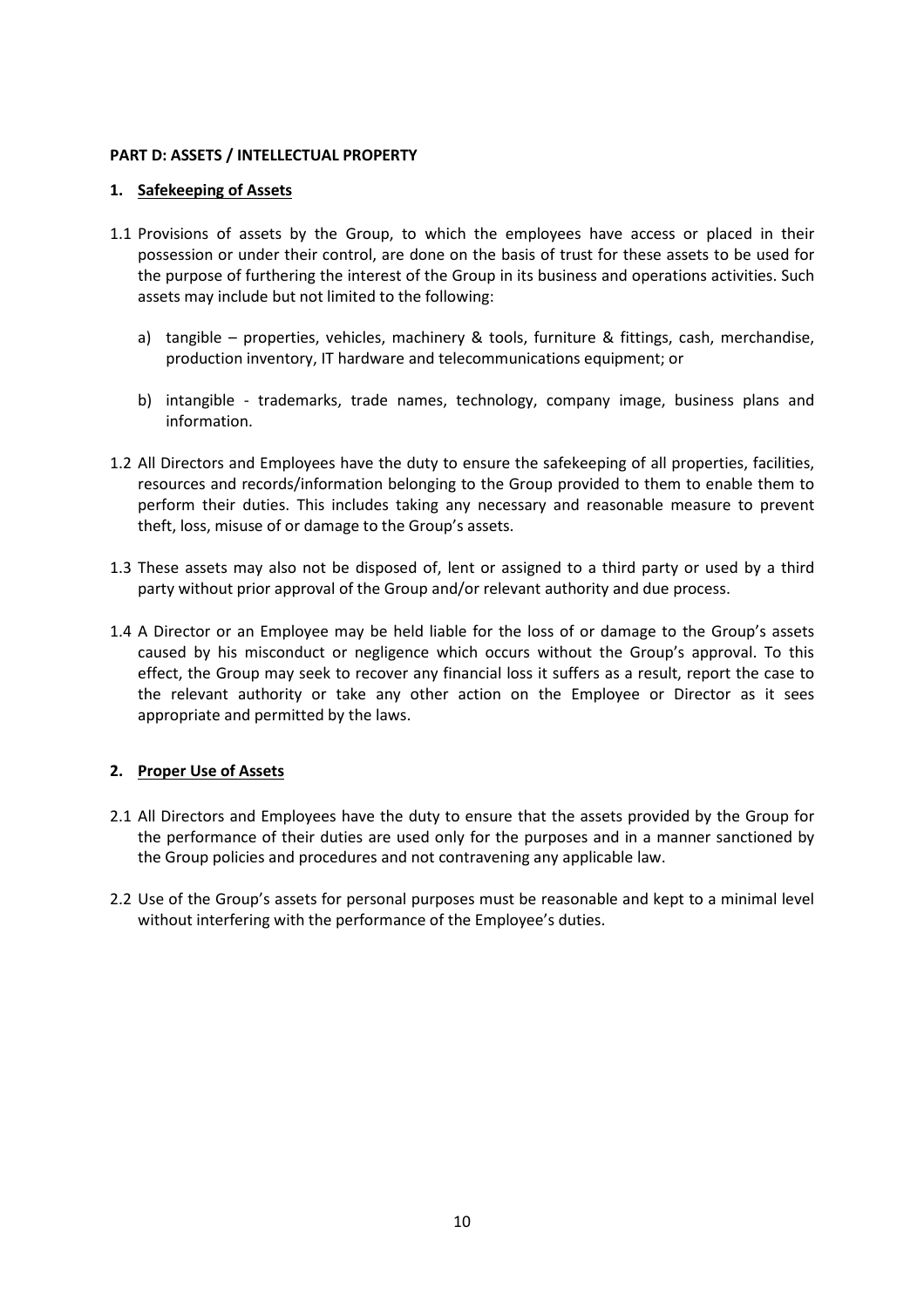# PART E: CONFIDENTIALITY & PROPRIETARY/ INTELLECTUAL PROPERTY/ PUBLIC COMMUNICATIONS

# 1. Confidential and Proprietary Information

- 1.1 The records and information of the Group, which is not in the public domain, is considered confidential and proprietary. Records and information belonging to the Group may take different forms and be stored in various media, not limited to:
	- a) Form computerised systems raw data, operational, financial or management reports, R&D or project management reports, images, drawings, emails, letters, maps, formula, CCTV recording, agreements and personnel records;
	- b) Storage written hardcopy reports/forms, either manually prepared or computer generated, computer tapes, disks, or drives, camera films and voice recorders.
- 1.2 All Employees and Directors have the duty to protect the confidentiality and proprietary of the Group's information including from the risks of loss and misappropriation.
- 1.3 All Directors and Employees will not make any unauthorised use or disclosure of the Group's confidential or proprietary information to any third party within and outside the Group, except with a clear purpose in the performance of duties by duly authorised persons.
- 1.4 During the course of employment or Directorship, Employees or Directors may acquire information through restrictive circulation or disclosure which was intended for selective recipients or group of recipients by virtue of the role the personnel or the group undertakes and where such information is not generally known to others apart from the circulation list or the discussion group. To the extent that such information provides a competitive edge in the market and industry the Group operates:
	- a) This information may be classified as business sensitive requiring all Employees and Directors involved to treat that information with care and confidentiality and that reasonable precautions are taken to protect it from inadvertent and unauthorised disclosure.
	- b) Similar treatment should be accorded to sensitive personal information of the Group's employees and Directors subject to a clear and compelling need on the part of the enquirers, an example, investigation and deliberation of disciplinary cases;
	- c) Business sensitive information may include R&D report, project management report, accounting and financial data, in-house production techniques, production formula, product recipes, high profile new product costing or launching gimmicks and research collaboration with learning institutions.
- 1.5 Where any law or regulation requires that certain type and amount of information be kept minimally for a stipulated period, all necessary measures must be taken by the personnel or function in charge of the respective work area to ensure the integrity and retention of such information.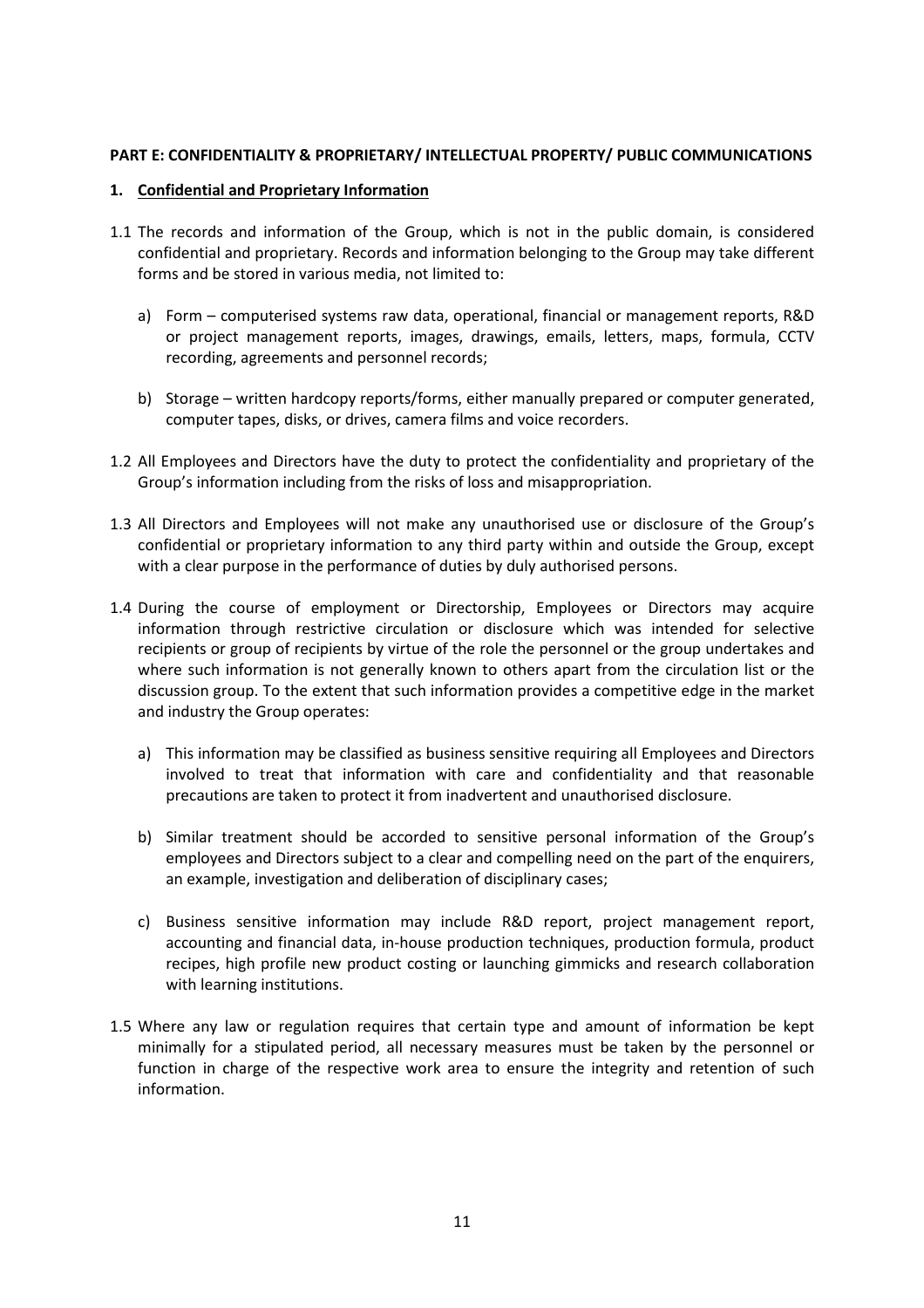# 2. Inventions

- 2.1 The Group values innovative and inventive qualities of its workforce in their performance of duties. The inventions produced by its Employees as a result of their duties, subject to applicable laws, become the property of the Group and remain as such irrespective of termination of employment with the Group for any reason. Following this:
	- a) All Employees have the duty to maintain adequate records and not remove from the premises any such invention or documentation of the invention process;
	- b) All Employees have the duty to disclose promptly, at the Group's request, all copyrightable information, which employees produce either individually or in collaboration while employed with the Group;
	- c) All Employees are prohibited from disclosing such inventions to any person other than the Group or its authorised agents, without written consent of the Group;
	- d) All Employees may not use such inventions solely for personal benefit or of a third party, examples include registering or claiming trademark, design, patent or copyright in his own name or a party other than the Group;
	- e) All Employees must take reasonable precautionary measures to safeguard the integrity and confidentiality of such inventions; and
	- f) Examples of inventions in the aforementioned paragraphs, which are not necessarily patentable, include new or improved processes, methods, formulas, techniques, apparatus, materials and discovery in applied technology.
- 2.2 All Employees shall exercise reasonable care so as not to infringe the protected intellectual property rights of other parties. This includes compliance with relevant laws, regulations and contracts that confer protection to the rightful owners of the intellectual property, not limited to their patents, copyrights, trade secrets and other proprietary information.

# 3. Personal Data & Privacy

3.1 All Directors and Employees are expected to comply with the Group's policies on protection of personal data and privacy.

# 4. Insider Dealing

4.1 All Directors and Employees may not use confidential business information of the Group and its business associates for own benefit or the benefit of other persons. This is more so where the use or sharing of material non-public information is seen as having an impact on trading of shares or other securities.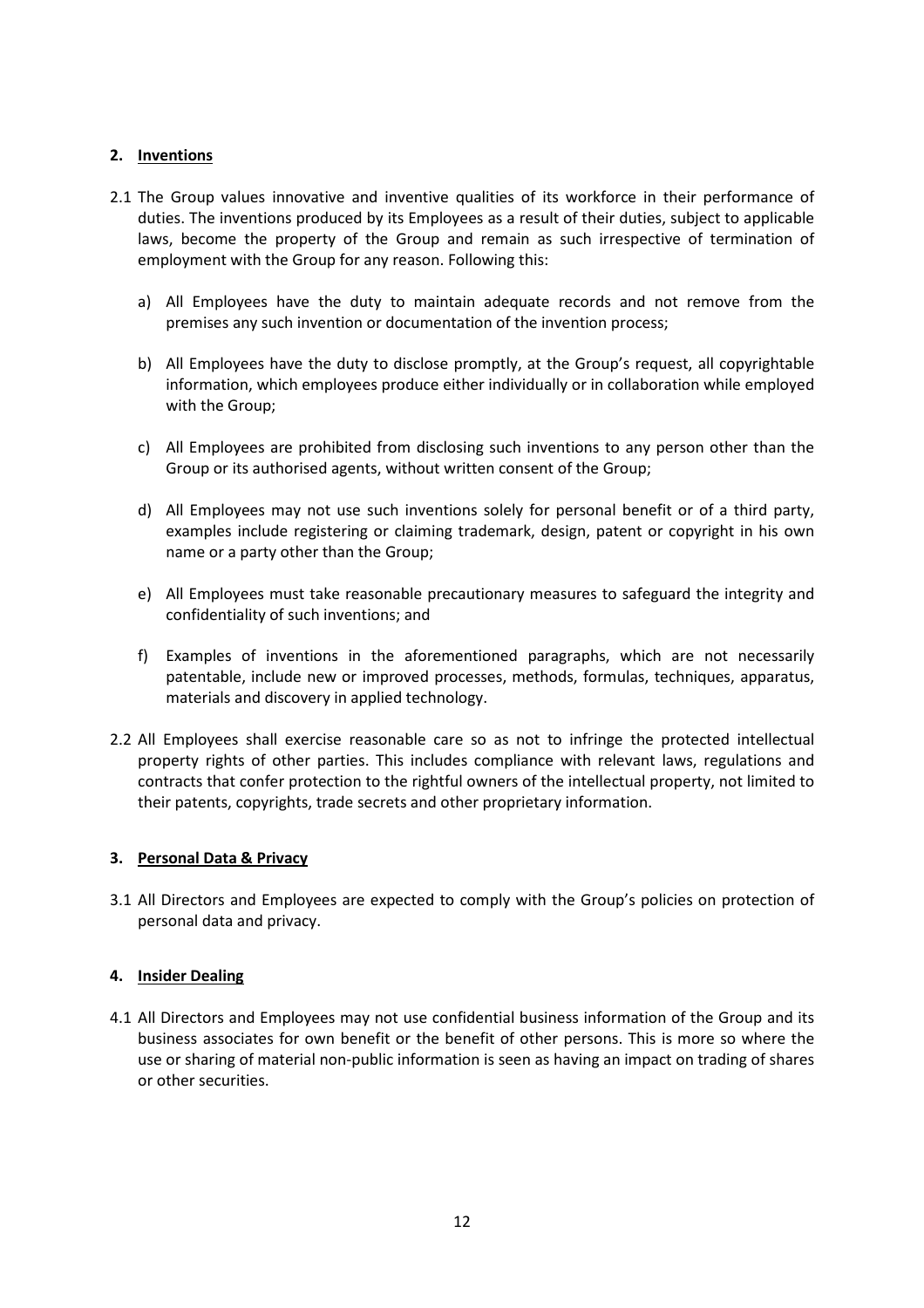# 5. Public Statement

- 5.1 All Directors and Employees may not make or circulate any public statement on the Group's plan, policies, programs, issues, projects or any other affairs; either orally or in writing or in any form, to the media or in public discussion, unless such Employees or Directors are duly appointed or authorised to make such statement on behalf of the Group. This prohibition is applicable to any public statement made, irrespective of the capacity of the person, either personal or official.
- 5.2 "Public statement", for the purpose of this Code, includes provision of any statement to:
	- a) means of mass communication, examples, press, magazines, periodicals; or
	- b) open public; or
	- c) any organized lecture, speech, forum or seminar with public participation.
- 5.3 Public statement may be provided via different types of correspondence such as mail, paper or electronic documents, facsimiles, social media, instant messages and voicemail recordings.

# 6. Communication and Information System/Technology

- 6.1 The Group does not condone any form of obscene, libelous, defamatory, offensive or racist material or element in the communications during the performance of duties by its Employees or Directors with their peers or colleagues within the Group and stakeholders outside the Group.
- 6.2 All communication and information systems and equipment form part of the assets provided by the Group for legitimate conduct as per Part D: Para 2.1. Following this, all Employees and Directors of the Group, in using such assets, may not upload, download, send, access or store indecent or offensive materials.
- 6.3 All Directors and Employees may not engage in non-work related communications using the Group's stationery, either in hardcopy or electronic form, that bears the Group's identity including its logo, regulatory registration number, licence number, header or footer where such usage may mislead any other party to believe that such communications are authorized by the Group.
- 6.4 All Employees may not use personal e-mail addresses and services in communicating confidential information of the Group.
- 6.5 All Employees may not install a third party software or hardware connecting it to the Group's IT systems or equipment without prior approval of the Head of Company and/or Group IT.
- 6.6 All Employees must safeguard the passwords necessary for preventing unauthorized access to the Group's information systems.
- 6.7 All business partners the Group including its authorised agents who have been granted access to any of the Group's information system must comply with the Group's relevant IT policies and guidelines.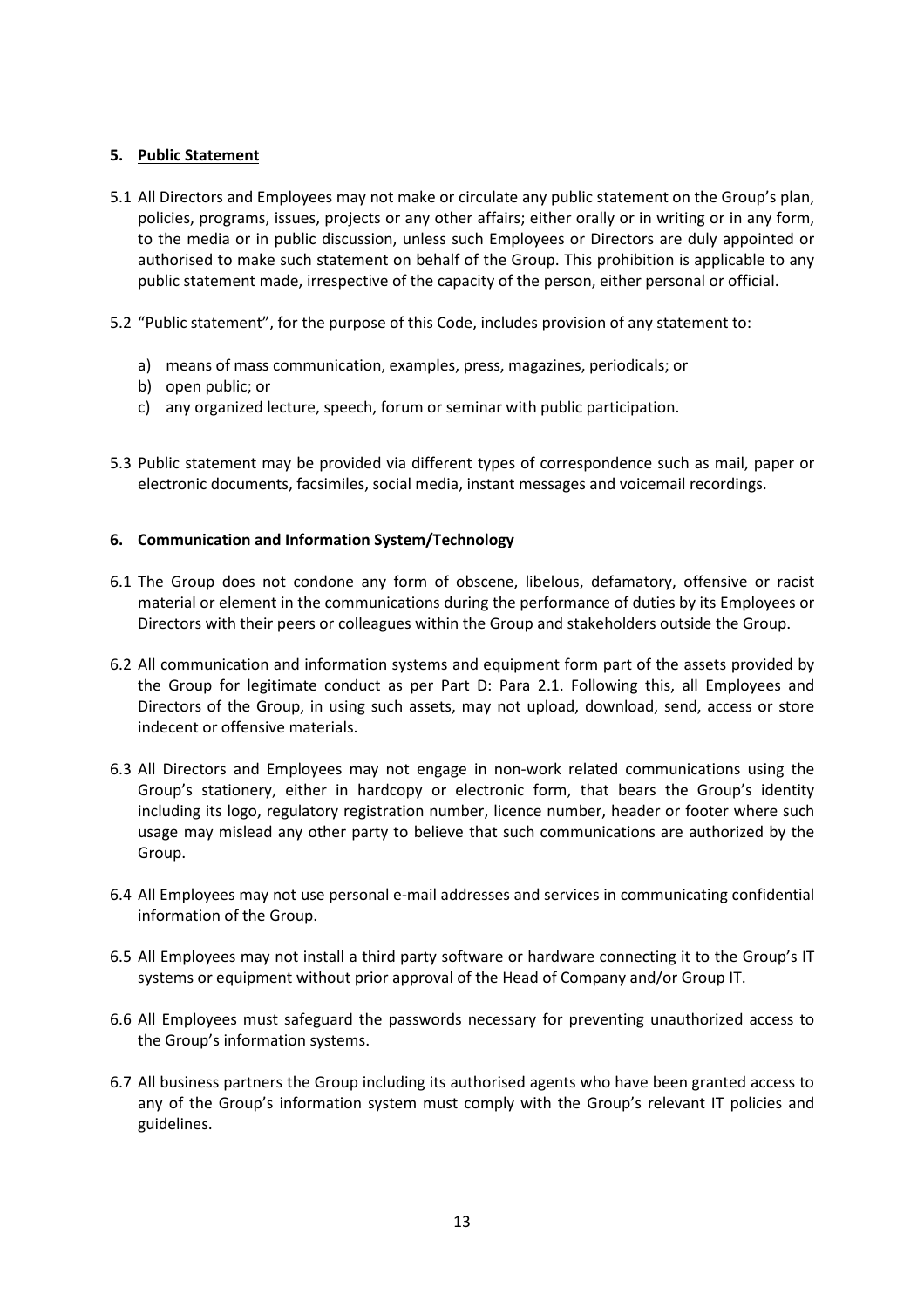# PART F: DUTY TO SERVE

#### 1. Outside Employment/Business Activities

- 1.1 The Group expects all of its Employees to devote their time and attention to the fulfillment of employment obligations with the Group in realizing the achievement of its many business objectives befitting the vision and mission of the Group.
- 1.2 No Employees should engage in other employment or gainful activities; either full-time or parttime, without prior written permission from the Group. This is applicable regardless of the Employee's capacity in that undertaking.
- 1.3 If the Employee concerned is already engaged with such undertaking, he should make a full and written disclosure to the respective Human Resource function and Head of the Company for recommendation to the GCO for final approval.
- 1.4 The validity of GCO's approval is subject to:
	- a) non-interference of such activities with the proper performance of the Employee's duties to the Group; and
	- b) protection of the Group's interest from any conflict which would otherwise affect the integrity of the decision making process and decisions of the Group.
- 1.5 The Group reserves the right to withdraw the approval at any time after the approval is granted. In such event, the Group will not be held liable for any repercussion resulting from the withdrawal.

# 2. Freedom of Political Association

- 2.1 The Group recognises the right of its Directors and Employees to be involved in political activities in line with the local laws and constitution of the countries where the Group conducts its business or affairs.
- 2.2 The Group seeks to protect its interest from being compromised and abstains from any apparent affiliation arising from the political involvement and activities of its Directors and Employees. To this end:
	- a) Employees may engage in their political activities using their off duty time or annual leave entitlement;
	- b) the political activities do not take place within the Group's premises;
	- c) Employees are encouraged to inform the Group in the event they are appointed an office holder at the branch, division, state or national level of a political party;
	- d) Employees who wish to participate as a candidate in any state or federal elections are required to inform the Group for clearance, subject to the requirements of applicable law;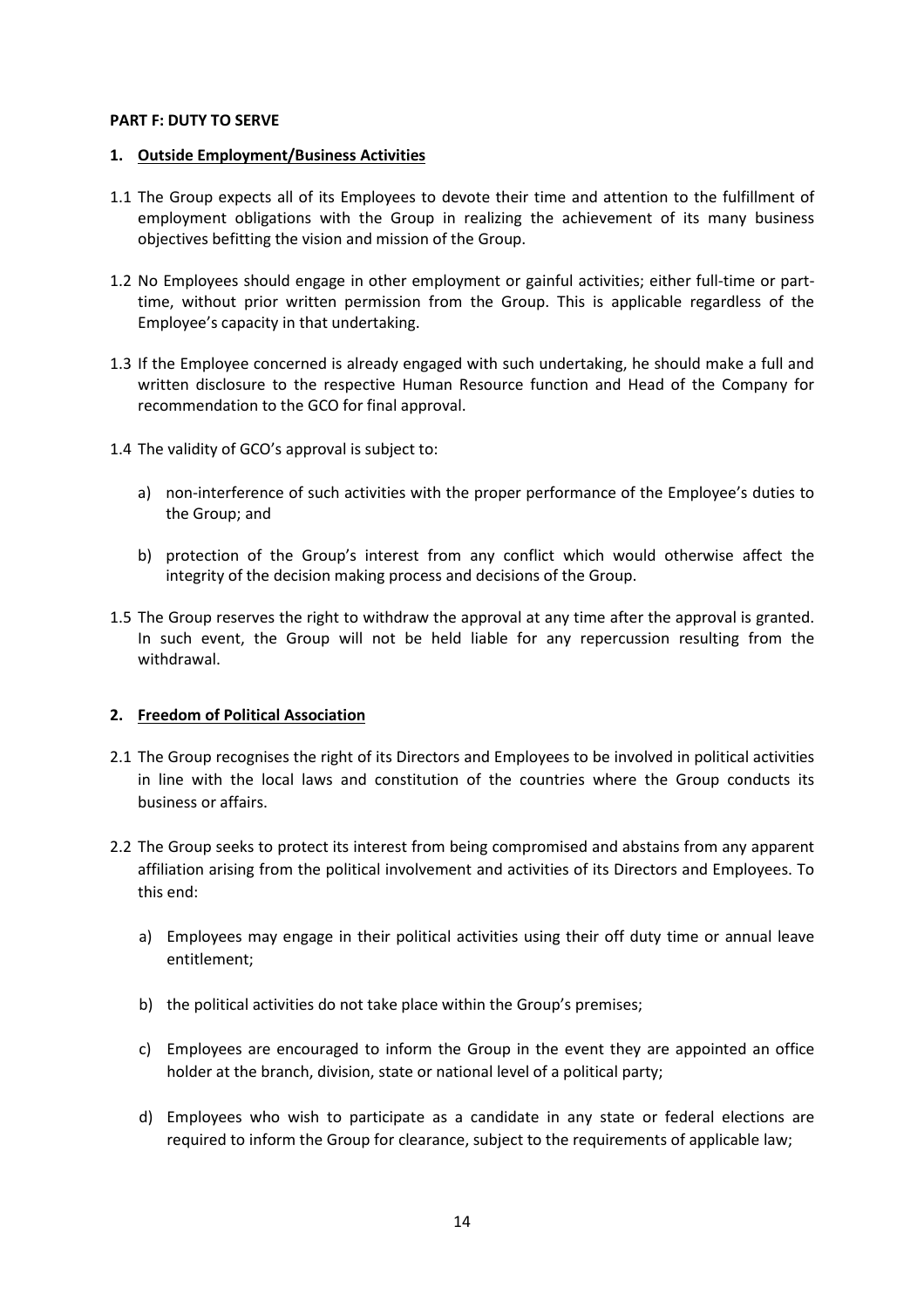- e) Employees must not influence any other person at his workplace to provide political contributions or support for their politicians or parties;
- f) Employees must not use the facilities, equipment and resources of the Group for any political campaigns or party activities without approval from respective Head of Company or GCO.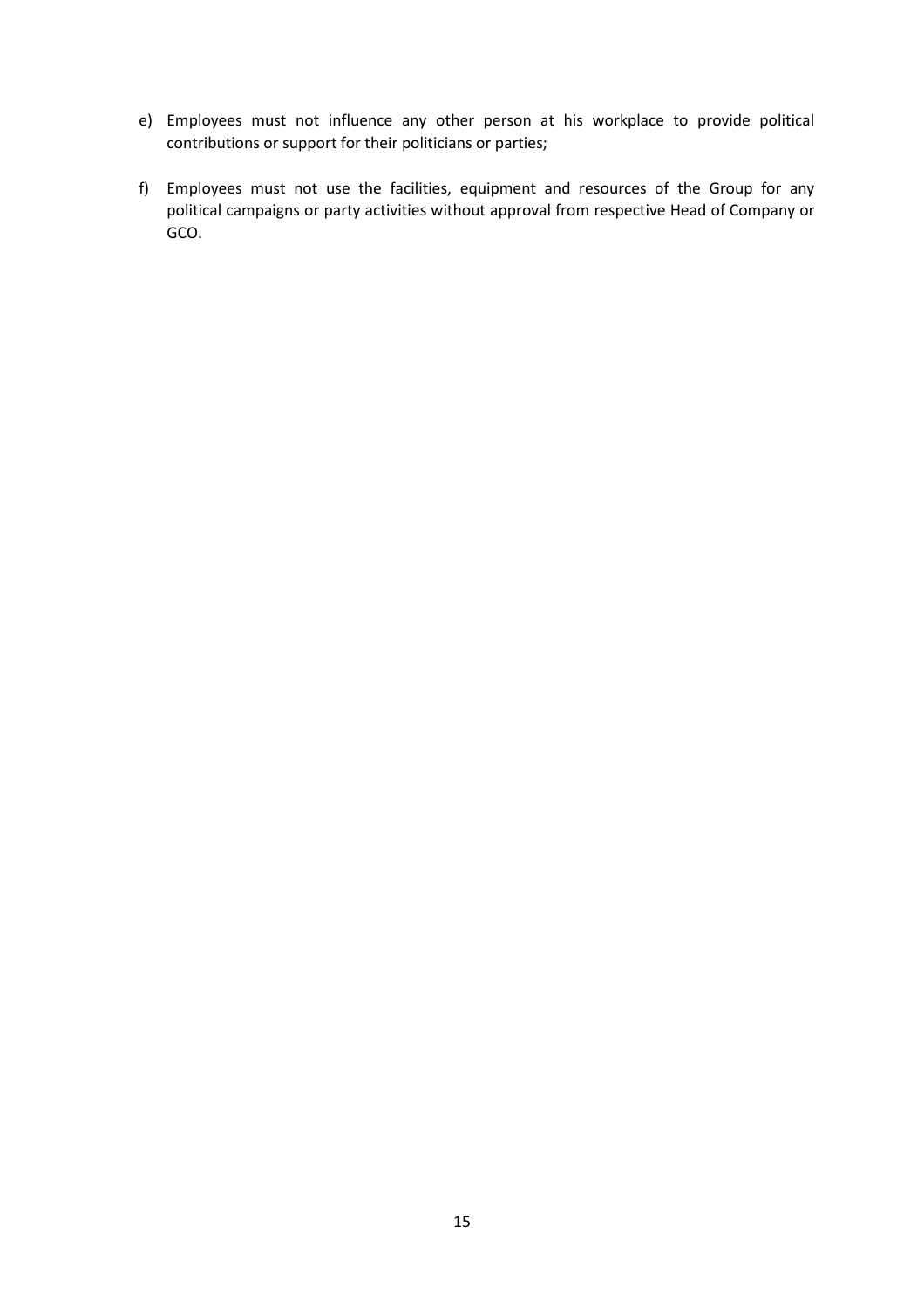### PART G: NATIONAL & INTERNATIONAL TRADE

#### 1. Relations with Vendors and Customers

- 1.1 The Group seeks to ensure that its business and affairs are conducted in a free, fair and proper manner at all times. To this end, all transactions with its Vendors and Customers shall be made on impartial basis, legitimate business reasons and kept at arm's length.
- 1.2 As Vendors form a key group of business associates with whom the Group builds its competitive edge, their proper and lawful conduct, in addition to their competencies, is important in ensuring the continuity of such mutually beneficial relationship. To this effect :
	- a. the Group observes the policy of providing equal opportunities to all eligible and qualified Vendors as well as consistent application of key criteria covering price, design, feature/functionality, quality, availability, terms and service in its purchases process and decisions.
	- b. All Vendors of the Group including suppliers of merchandise, contractors, consultants and appointed agents are expected to observe the Group's Vendor Code of Conduct failing which the Group will review its business relationship and may consider taking appropriate actions to protect its interest.

# 2. Competition/Antitrust

- 2.1 All Directors and Employees must comply with competition laws applicable to the countries where they carry out their business and operations. They must also be aware that infringement of such laws can result in civil and criminal liability to both individuals and the Group.
- 2.2 All Directors and Employees are prohibited from employing any method or engaging in activities which are anti competition. This prohibition is not limited to:
	- a) sharing of competitive information with business partners and counterparts leading to fixing of prices and/or trading conditions;
	- b) agreeing to non-competition in markets divided amongst the competitors by territories and products;
	- c) denying wholesalers, distributors or resellers the independence to firm up their own retail prices;
	- d) restricting wholesalers, distributors or resellers from purchasing from other vendors;
	- e) participating in bid rigging scheme with competitors; and
	- f) buying up scarce supply without justifiable reasons.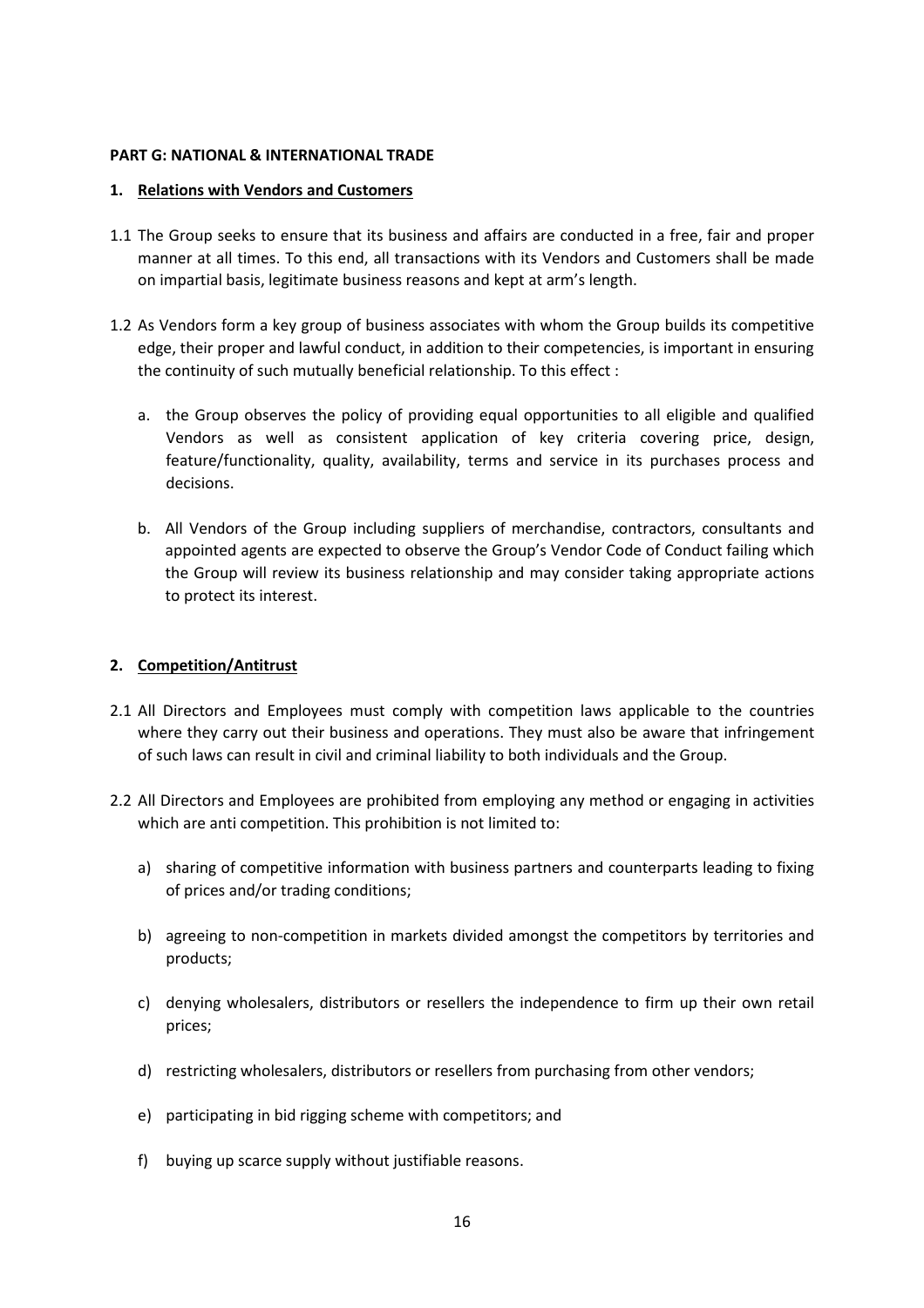2.3 If more information is required with regard to the above provisions, the Management or Employees of the companies within the Group are advised to approach their legal counsels for guidance.

# 3. Anti Money Laundering and Anti Terrorism Financing

- 3.1 Money laundering takes place when funds or assets related directly or indirectly to serious crimes such as bribery, organised crime, drug and human trafficking are processed via legitimate business dealings such that these funds or assets are given an appearance of having originated from a legitimate source.
- 3.2 Financing of terrorism refers to carrying out of transactions which involve funds or assets, irrespective of legitimacy of their source, and regardless of ownership title to such funds or assets by terrorists, intended to be used to assist the commission of terrorist acts and/or the financing of terrorists and terrorist organisations.
- 3.3 The Group recognises the possibility that its Directors or Employees, unknowingly, may be dealing or have dealt with funds or assets of serious crimes, terrorists or terrorist organisation. Therefore, adequate and accurate records as to the nature, purpose, amount, recipient, provider and date of any payment or transfer to or from the Group are maintained in the books of the Group.
- 3.4 The respective functions of the businesses should consider, where appropriate and practical, conducting reasonable counterparty due diligence to understand the business and background of any prospective business partners including making inquiry, where practicable, into suspicious conduct, funds or assets of the counterparty.
- 3.5 All Directors and Employees must avoid any engagement and/or activities with parties convicted or highly suspected of association with criminal/terrorist activities or organisations.
- 3.6 All Directors and Employees must report to respective Head of Company, Company Secretary or CGO suspected incidents of money laundering or terrorism financing.
- 3.7 The Group commits to provide full cooperation to the relevant law enforcement agencies including making available of relevant information when queried.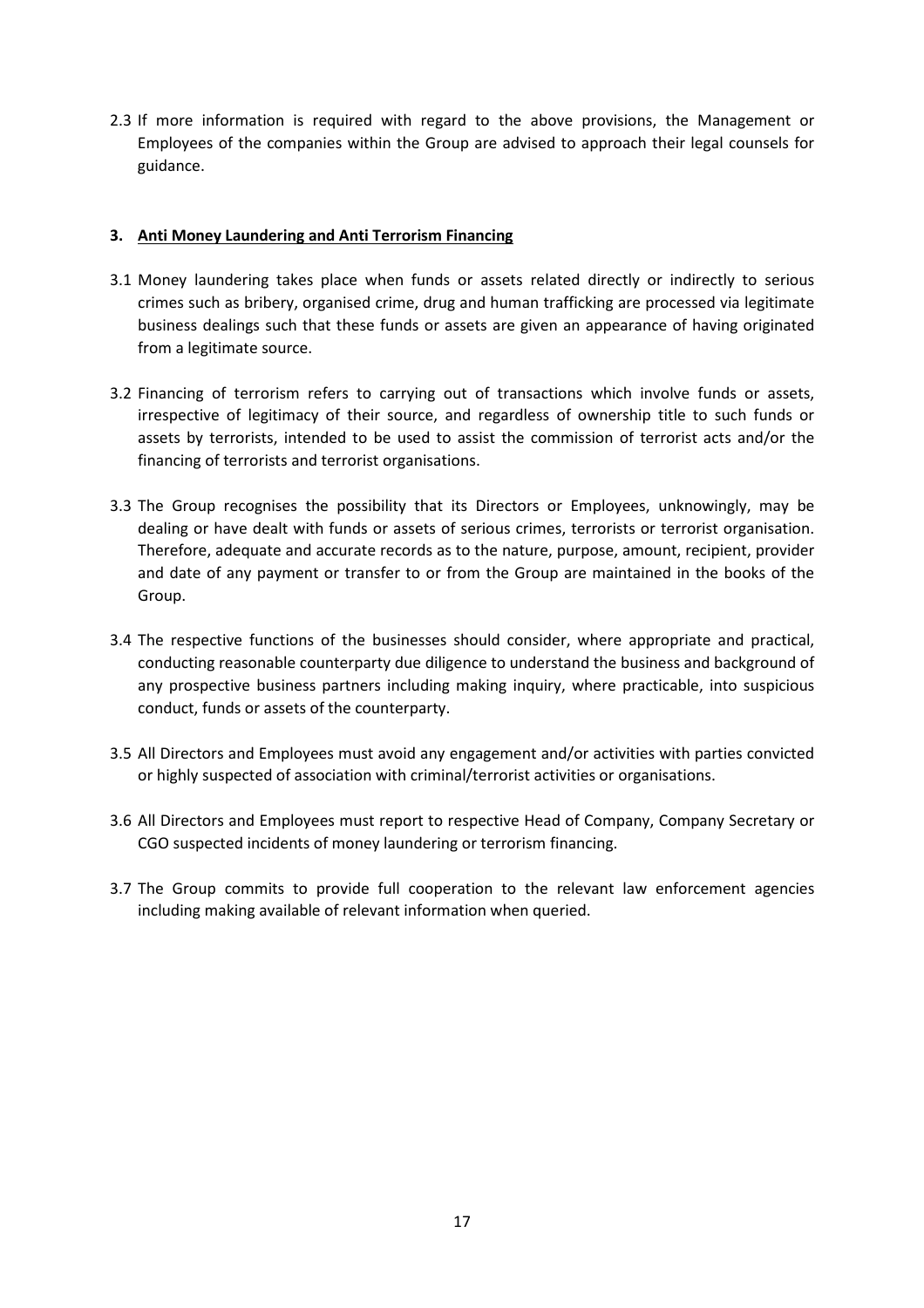# PART H: DUTY TO DISCLOSE

#### 1. Duty to Report Wrongdoings and Violations

- 1.1 Any Employee who reasonably believes or suspects that any Director or Employee or any other person subject to this Code has or is engaging in wrongdoings or improper activities which appear to be inconsistent with or in violation of this Code, is responsible for reporting such activities to his/her supervisor, Human Resources function, Head of Company or Internal Audit Department. If Employees are in doubt regarding any activities or conduct, Employees are urged to raise their concern.
- 1.2 The Group Whistleblower Policy provides the procedure for submission of reports on suspected wrongdoings.
- 1.3 The Management would take the opportunity to investigate, establish the facts, assess the issues and explore the measures to address any violation with this Code as it sees appropriate in line with the Group's policies and subject to applicable laws.
- 1.4 The Group acknowledges the importance for Employees to feel secure when reporting suspected wrongdoings or violations with this Code. The Group shall make every effort to keep the reporting Employee's identity confidential. In some circumstances, however, it may be impossible to keep the Employee's identity confidential due to the demands of conducting a thorough investigation or certain legal requirements.

# 2. Non-Retaliation

- 2.1 If, upon investigation and it is discovered that the Employee who has made a report or disclosure as described above was mistaken in his report or disclosure, he will not be penalised or subject to any form of retaliatory action if it is found that such report or disclosure was made in good faith and without malicious intent.
- 2.2 Any act of reprisal by any person implicated in the abovestated report or disclosure, against the person who made that report or disclosure in good faith and without malicious intent is prohibited. Such acts are viewed as serious misconduct, non-tolerable by the Group and subject to disciplinary inquiry/process.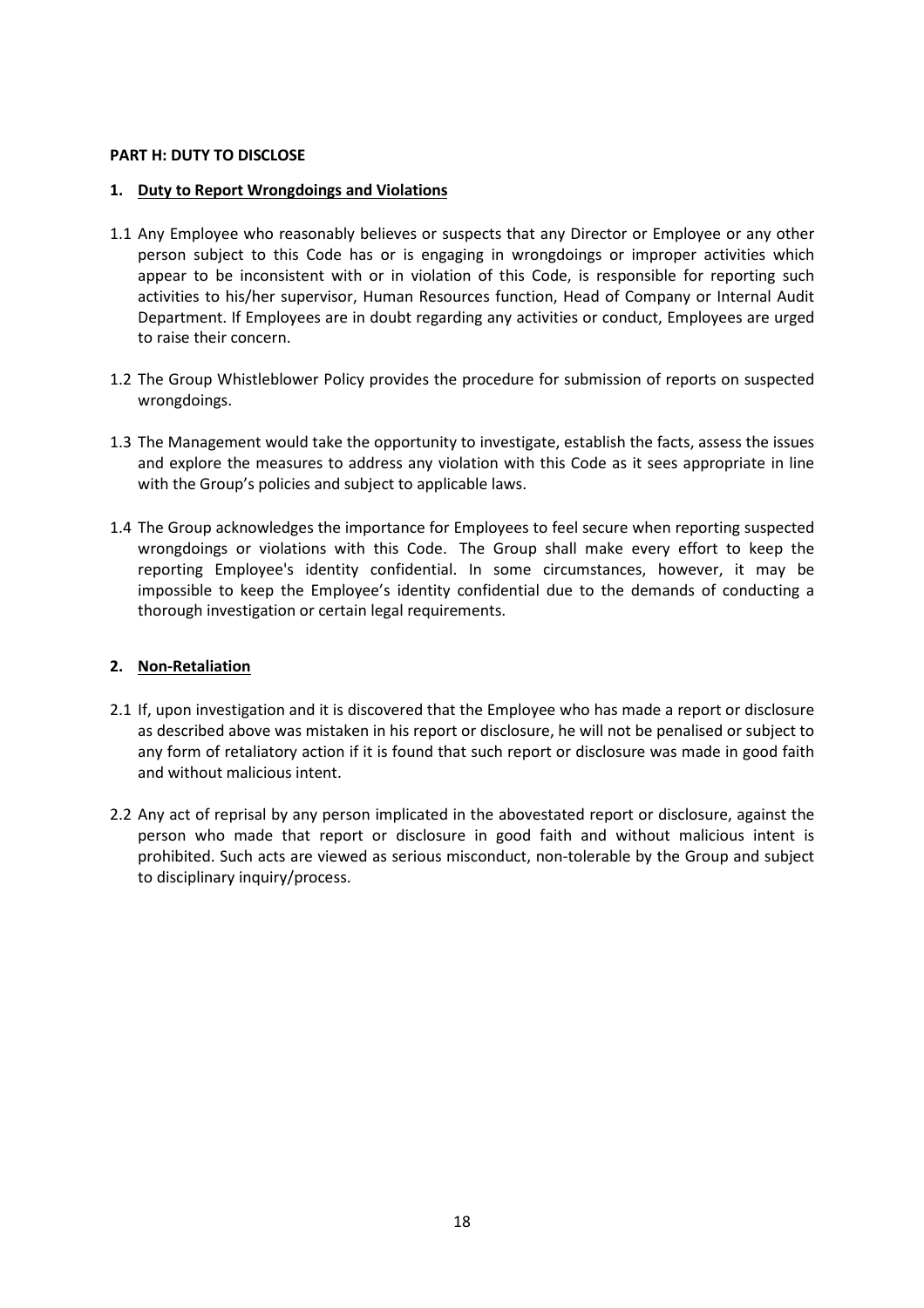### PART I: DISCIPLINE AND DISCIPLINARY PROCESS

### 1. Discipline and Misconduct

- 1.1. It is of utmost importance that all Employees and Directors maintain a high level of work ethics consistent with this Code so as to ensure efficiency in the performance of their own duties, colleagues and business partners, whose good discipline, individually and collectively, would enable the Group to focus on implementing its strategies and operations therefore maximising the opportunities to achieve the desired results.
- 1.2. For the purpose of this Code, any act or improper behavior which is not in line with the due performance of obligations to the Group and includes a violation of this Code or guidelines or policies or procedures in any documentation of the Group or directive by the Group, constitutes a "misconduct". A list of such acts, which is not meant to be exhaustive, may be found in the CoBEC Guide for reference.
- 1.3. Irrespective of any limitation in the list of acts amounting to misconduct, all Employees and Directors are expected to make reasonable efforts to observe all statutory laws and regulations applicable to the Group's business and operations.
- 1.4. The Group, subject to the requirements of applicable laws, may take disciplinary action against any Employee for misconduct, up to and including termination of employment. The Group may also take appropriate actions against any other person who is also subject to this Code.

# 2. Disciplinary Process

- 2.1 All the disciplinary procedures and actions for dealing with misconduct by the persons subject to this Code shall be conducted based on the respective Company's policies, standard guidelines and procedures and in compliance with the requirements of local laws.
- 2.2 Where the above misconduct involves a Director of a public listed company within the Group, such case would be referred to GCO for due process.
- 2.3 If further information is required with regard to the above provisions, the respective Human Resource Department/function or Company Secretary may be consulted for clarification.